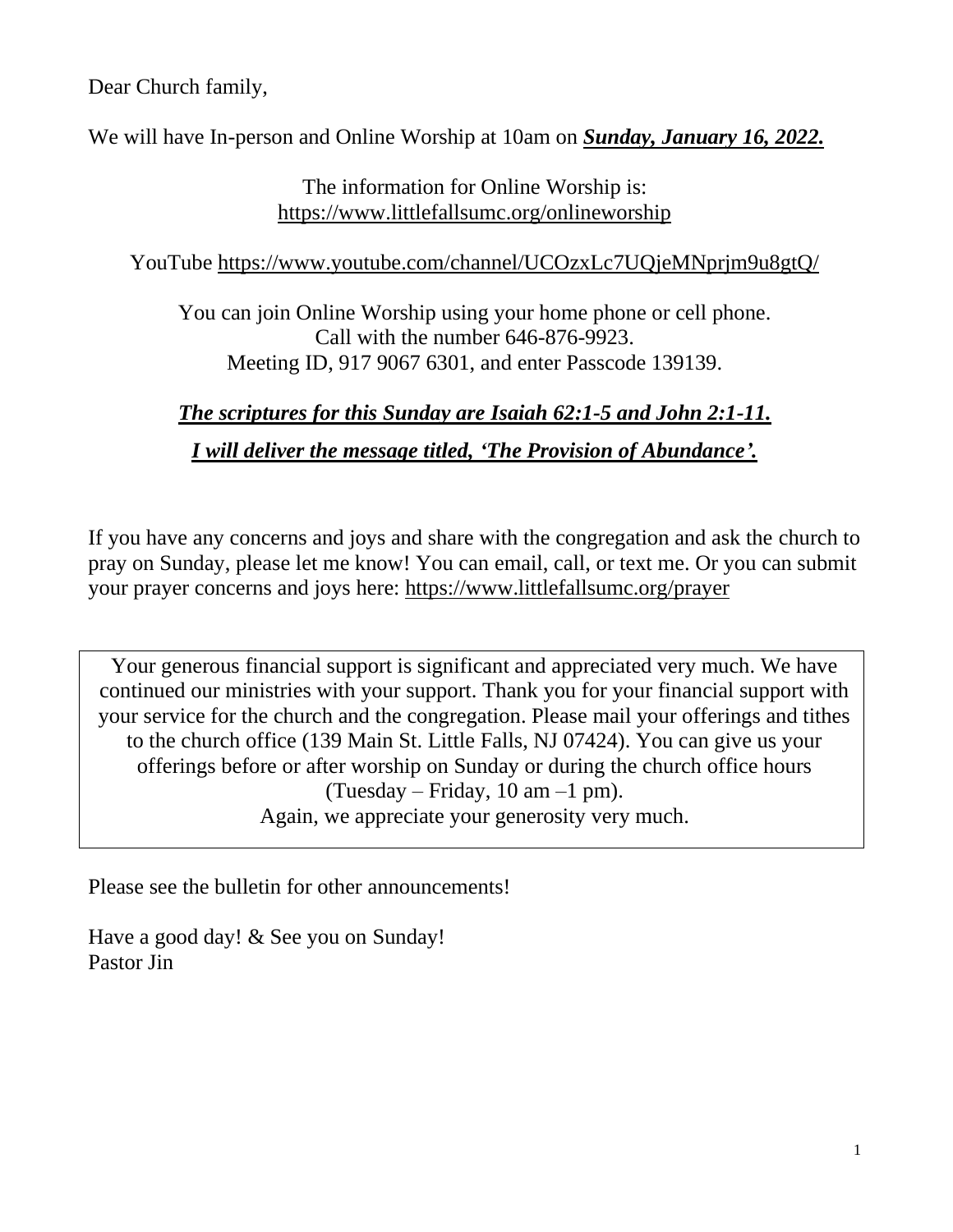**Little Falls United Methodist Church**

**Worship Bulletin**

**Second Sunday after the Epiphany**

**January 16, 2022 - Sunday Worship: 10 AM**



**139 Main Street, Little Falls, NJ 07424 Office Phone: (973) 256-0993 Website: [www.LittleFallsUMC.org](http://www.littlefallsumc.org/) Email: [Info@LittleFallsUMC.org](mailto:Info@LittleFallsUMC.org)**

*"A Welcoming Community of Faith, Hope, Mission and Outreach Sharing Christ's Love" "Making Disciples of Jesus Christ for the Transformation of the World"*

**"I appeal to you therefore, brothers and sisters, by the mercies of God, to present your bodies as a living sacrifice, holy and acceptable to God, which is your spiritual worship." (Romans 12:1)**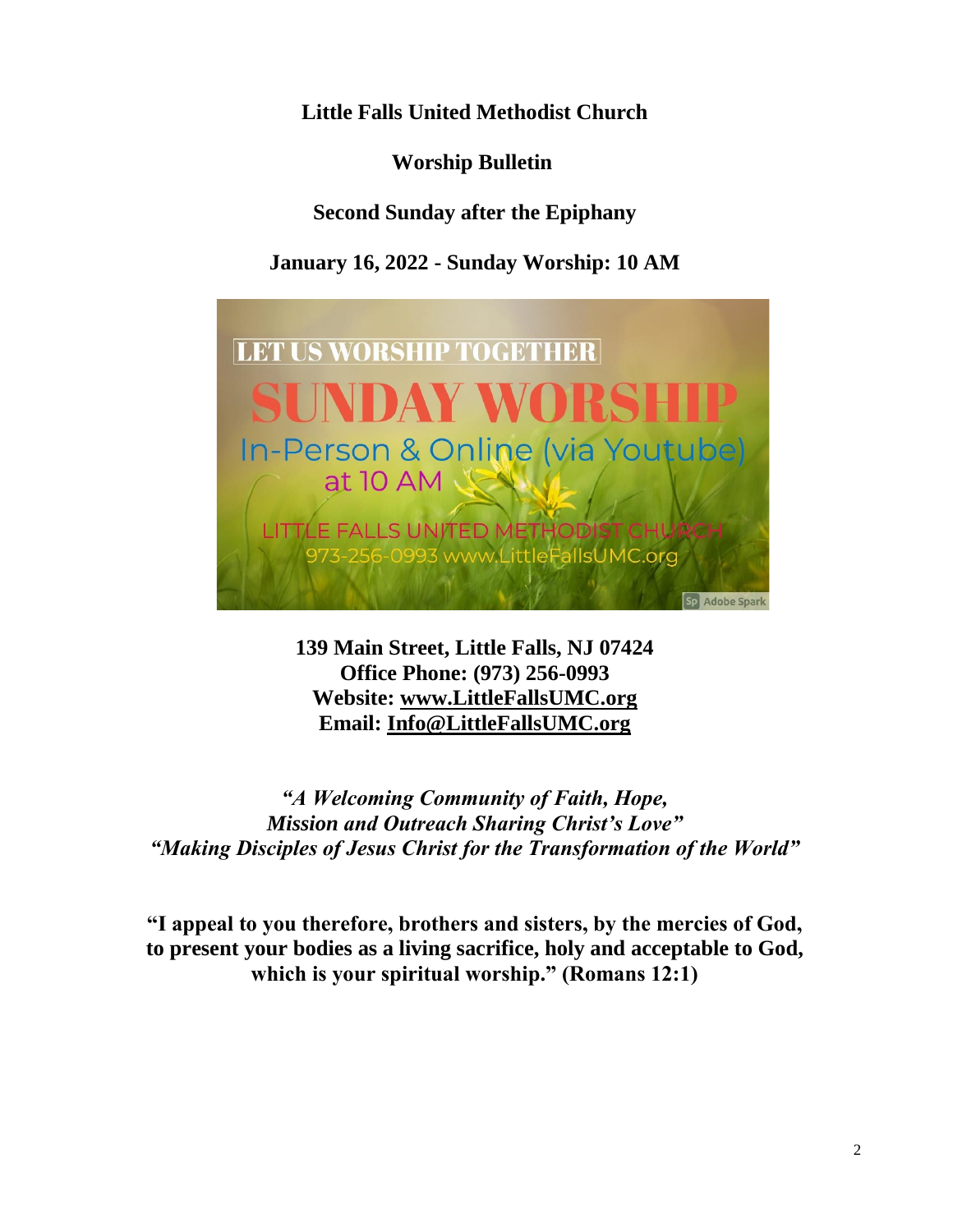## *Called to Praise*

# ⭻**Prepare your heart and body for Worship**

# **Welcome & Greeting**

# ⭻**Call to Worship**

Leader: Sing praise to God, all the peoples! **All: Praise God who really loves us all!** Leader: Don't be afraid and do not doubt God's love. **All: Open our hearts, O God, and help us to receive that love.** Leader: Dance in joy to the spirit of God. **All: Let our spirits resound with joy at God's light of joy, AMEN.**

# ⭻**Praise Song** *Holy, Holy, Holy! Lord God Almighty UMH 64*

Holy, holy, holy! Lord God almighty! Early in the morning our song shall rise to thee. Holy, holy, holy, merciful and mighty! God in three persons, blessèd Trinity!

Holy, holy, holy! All the saints adore thee, casting down their golden crowns around the glassy sea; cherubim and seraphim falling down before thee, which wert, and art, and evermore shalt be.

Holy, holy, holy! though the darkness hide thee, though the eye of sinful man thy glory may not see; only thou art holy; there is none beside thee, perfect in power, in love, and purity.

Holy, holy, holy! Lord God almighty! All thy works shall praise thy name, in earth, and sky, and sea. Holy, holy, holy; merciful and mighty, God in three persons, blessèd Trinity!

# **Children's Time Jesus is Lost! Luke 2:41-52**

Jesus grew up in Nazareth. Every year, Jesus and his family would go to Jerusalem to celebrate the *Passover* Feast. When Jesus was twelve, they went to the Feast as usual. The streets were crowded with people. On the way back home to Nazareth, Mary and Joseph couldn't find Jesus. They asked their relatives and friends, "Have you seen Jesus?" But no one knew where he was. Mary and Joseph went back to Jerusalem. They looked and looked for Jesus. Finally, after three days, they found him! Jesus was talking with the teachers in the temple. The teachers were amazed. Jesus was very wise for such a young boy. Mary and Joseph rushed to Jesus. "We were so worried about you!" said Mary. Jesus knew God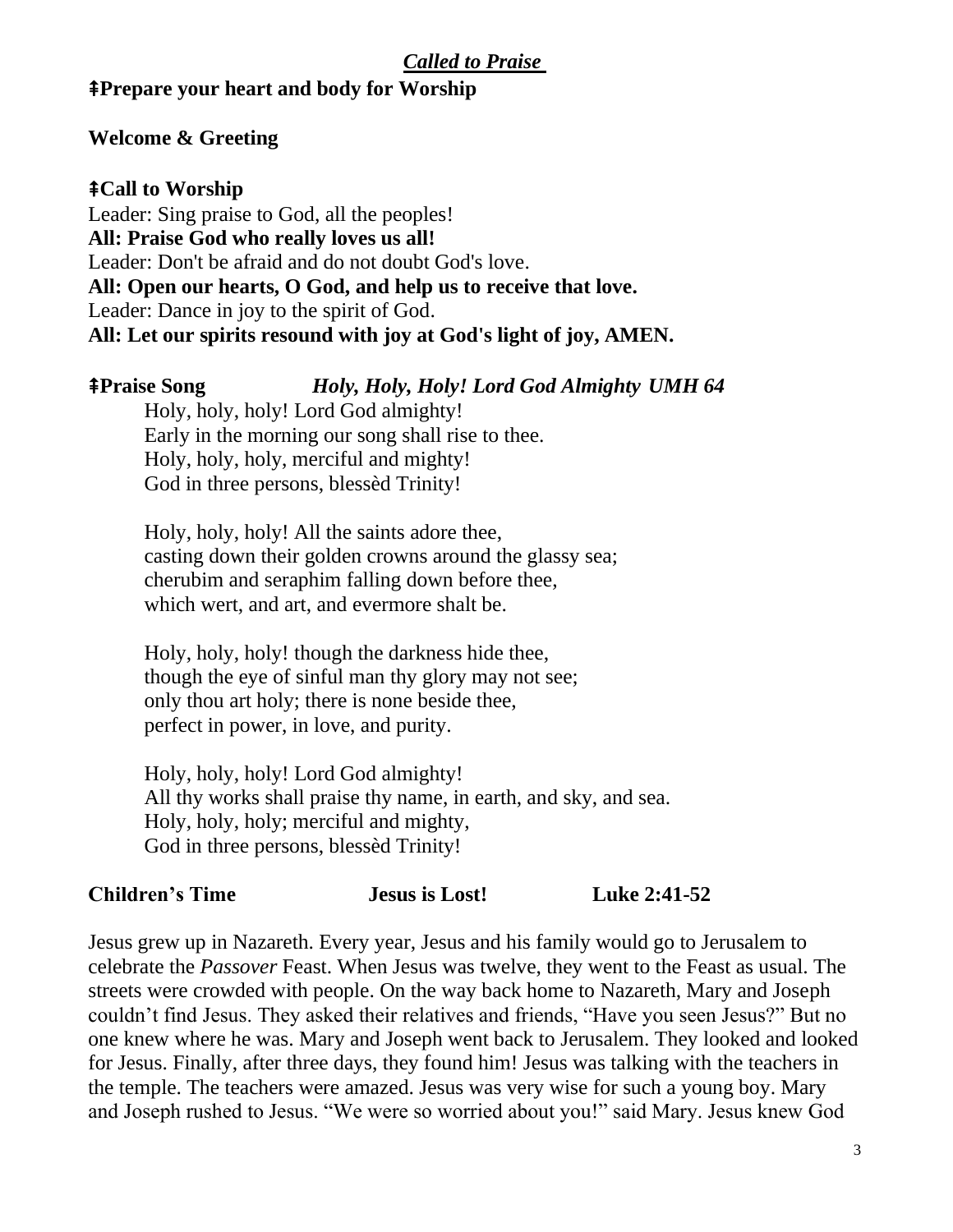was his Father. He said, "I had to come to my Father's house." He loved and obeyed his parents, too. So he returned home with them and grew stronger and wiser.

## **Announcements**

- We have '**In-Person' Worship in the Sanctuary** and **'Online Worship'** at 10 am on *Sunday, January 16, 2022.* You can choose In-person worship or Online worship to worship with us.
- We highly recommend you to wear a mask during in-person Worship to protect one another. We are following the CDC guideline to protect everyone.
- The Worship Bulletin will be sent to you by email (most people) or mail (those who cannot access email). You can see the bulletin on the church website, <https://www.littlefallsumc.org/onlineworship>
- We will use YouTube for Online Worship. We have used both YouTube and Facebook for Online Worship. Click the link to join in Online Worship. Please join in Online worship 10 minutes before the Worship Time! YouTube <https://www.youtube.com/channel/UCOzxLc7UQjeMNprjm9u8gtQ/>
- You can join the Online Worship by your home phone or flip cell phone. Call with the number 646-876-9923 and enter the Meeting ID, 917 9067 6301 and # Key and then press # key again! Passcode 139139.
- If you cannot join in online worship, please have Worship Service with your family at home using the attached worship bulletin. The worship bulletin includes scripture and sermon notes.
- Please email Pastor Jin (jkim@littlefallsumc.org) if you would like to share your concerns and joys with the congregation. Pastor Jin will lift up the names in the order of prayer in our worship.
- Please contact Pastor Jin or the church office if you need any help from Pastor Jin or church members! We are here to help you.
- **Church Forum** The next Forum will be at 10:30 am on *Saturday, January 29, 2022 via Zoom.* Please join us and share your wisdom with us!
- **Stewardship Campaign Thank you to those who already gave us your pledge card.** We continue to receive pledge cards, so you are not late. please participate in our Stewardship Campaign with your generous, faithful hearts, if you didn't give us your pledge card, God Bless you as you fill out the pledge card and mail it back, drop it off at the church, put it in the offering plate, or add it to the Pledge Box in the Narthex.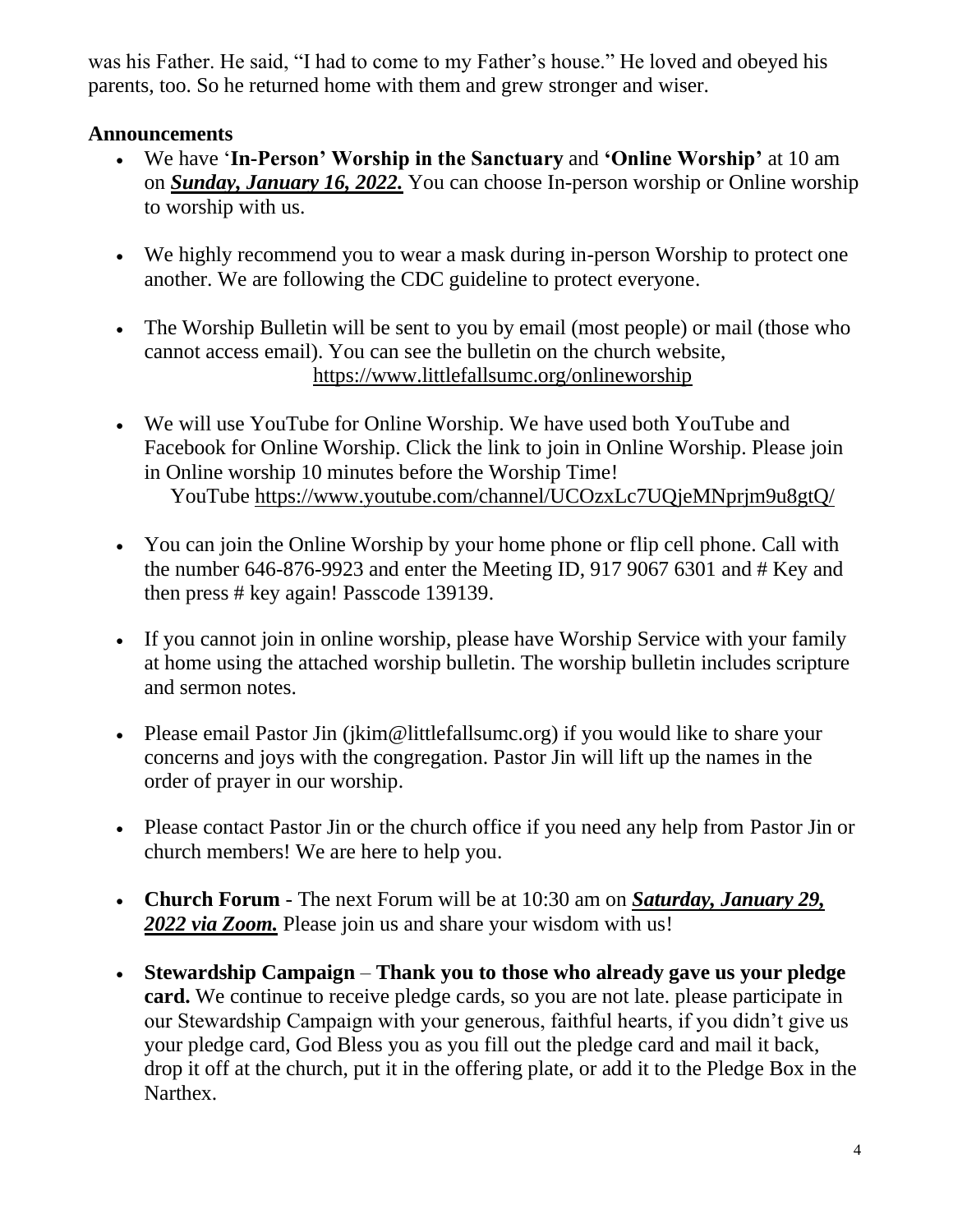- **Kids For Christ** Next Meeting will be on *February 4* at 6:30 pm. KFC is a Friday night program for children. We will have KFC every first and third Friday of the month. Please encourage children to join KFC.
- **Treasured Memories** "Treasured Memories" is a grief group for those who have lost their loved ones. The ongoing meeting is held in Lee Lounge at 7 PM on every 2<sup>nd</sup> Wednesday of the month. Contact Allison for details (973) 800-4152 (leave message).
- **Ruth Lee Meeting –** *February 23, 2022,* **at 4pm.**
- **The Unity Circle** is starting to collect gloves, hats, scarves, and mittens to fill our snowman box. Please see Betty Caceres for more information. **Thank you for your support!**
- **Shoprite Gift Card** If you want to buy a Shoprite gift card, please contact Pete (973) 595-5765 [\(detroit50@aol.com\)](mailto:detroit50@aol.com).
- **Kohl's Gift Card** If you want to buy a Kohl's gift card, please contact Allison.
- **AmazonSmile Program** Please choose Little Falls UMC as your charity organization at https://smile.amazon.com. All services and prices will be the same and Amazon will donate 0.5% of your purchase to the church.
- Your financial support and generosity are greatly appreciated and essential for our church ministry and mission. Please consider sending your tithes and offerings to Little Falls UMC (139 Main St. Little Falls, NJ 07424). You can send your offerings and tithes to the church every week. Or you can send offerings and tithes for a month with a check. Thanks again for your generosity again!
- LFUMC FOOD PANTRY ITEMS NEEDED Many families depend on the Food Pantry on a regular basis. The Pantry needs the following non-perishable items; canned vegetables, peanut butter, jelly, adult/children's cereal, pasta & sauce, instant potatoes/rice, tuna, chicken, sardines, fruit, apple sauce, juice, and granola bars.
- **SOCKS FOR SOULS** *Do your feet get cold?* Please help Unity Circle to provide new or gently used socks to the homeless. There is a constant need. Please drop off your socks in the large white sock in the Narthex.
- **Ongoing Collection** UMW also collects postmarked stamps, can pull tabs, Box Tops for Education, and the front of greeting cards. Items are donated to different charities and organizations.

| <b>‡Hymn of Prayer</b> |  |
|------------------------|--|
| Chorus                 |  |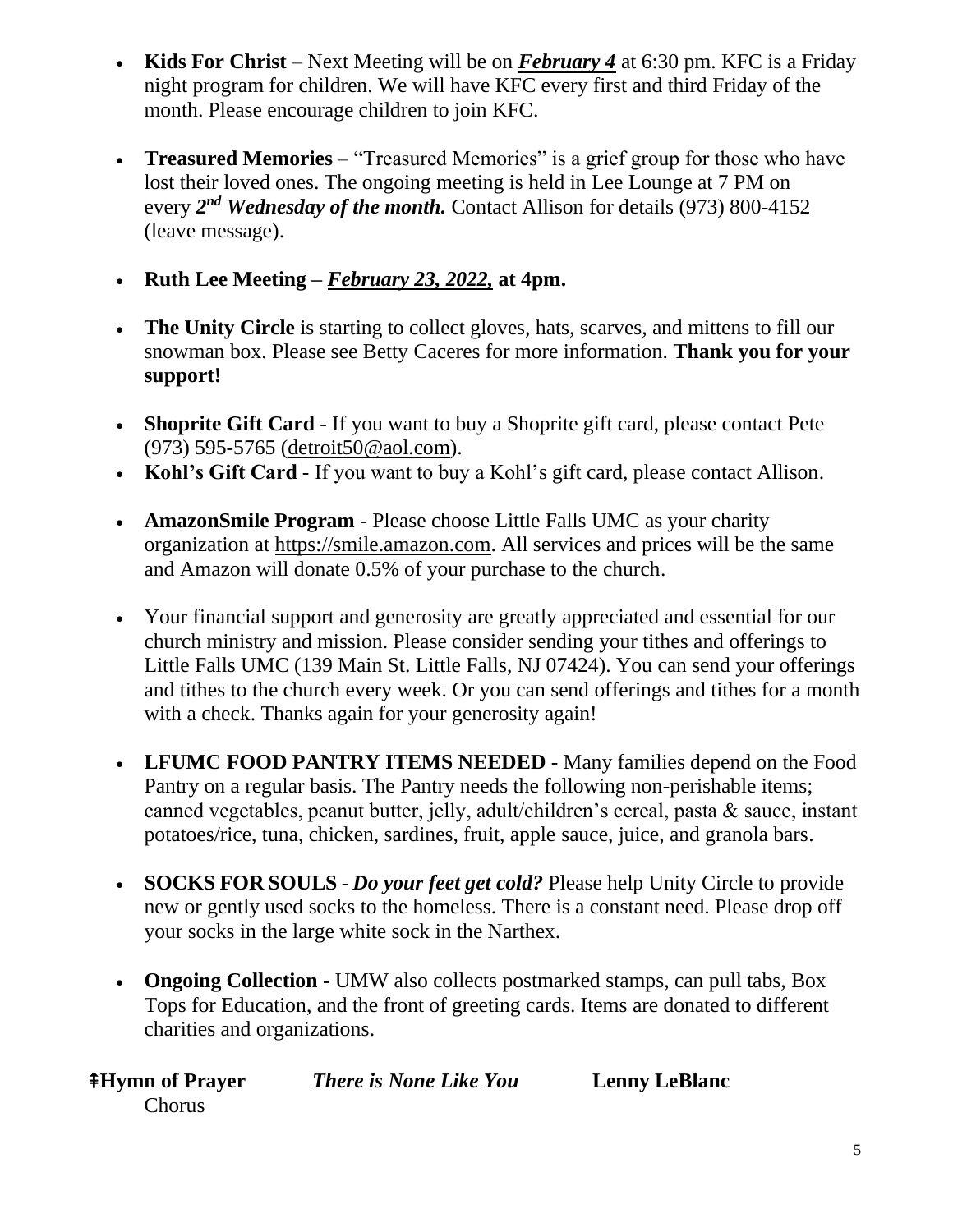There is none like You No one else can touch My heart like You do I could search For all eternity long and find There is none like You

Verse Your mercy flows like a river wide And healing comes from Your hands Suffering children are safe in Your arms There is none like You

## **Pausing for Silent Prayer and Confession**

## **Prayers of the People (Response: God, in Your Mercy, hear our prayers.)**

Lord of Light and Joy, the daylight hours are becoming longer for us. Evening comes a little later, and the dawn is earlier, but the darkness in our hearts persists. We continue to look at the miraculous ways you work in our lives as mere stories or happenstance. How foolish we are! From the beginning of all that is, you have poured your love and light into this world and into our lives. You have offered us countless blessings and opportunities for service, some of which we have followed, and others that we have ignored. You have forgiven and healed our spirits. We continue to bring before you the names and situations of people that are in direst need. We ask for your healing mercies and yet we wonder if you really are with us. Turn our moaning and crying into songs of praise and hope. Give us spirits of trust and rejoicing, that we may truly be your people all of our days. Prepare us for joyful service in your world; for we ask this in Jesus' Name. AMEN.

#### **The Lord's Prayer**

*Our Father, who art in heaven, hallowed be thy name, thy kingdom come, thy will be done, on earth, as it is in heaven. Give us this day our daily bread. And forgive us our trespasses, as we forgive those who trespass against us. And lead us not into temptation, but deliver us from evil, for thine is the kingdom, and the power, and the glory, forever. Amen.*

#### **Choir Anthem**

#### *Called to the Word*

#### **Prayer for Illumination**

**Leader:** Lord, open our hearts and minds by the power of your Holy Spirit, that, as the Scriptures are read and your Word proclaimed, we may hear with joy what you say to us today.

#### **All: Amen**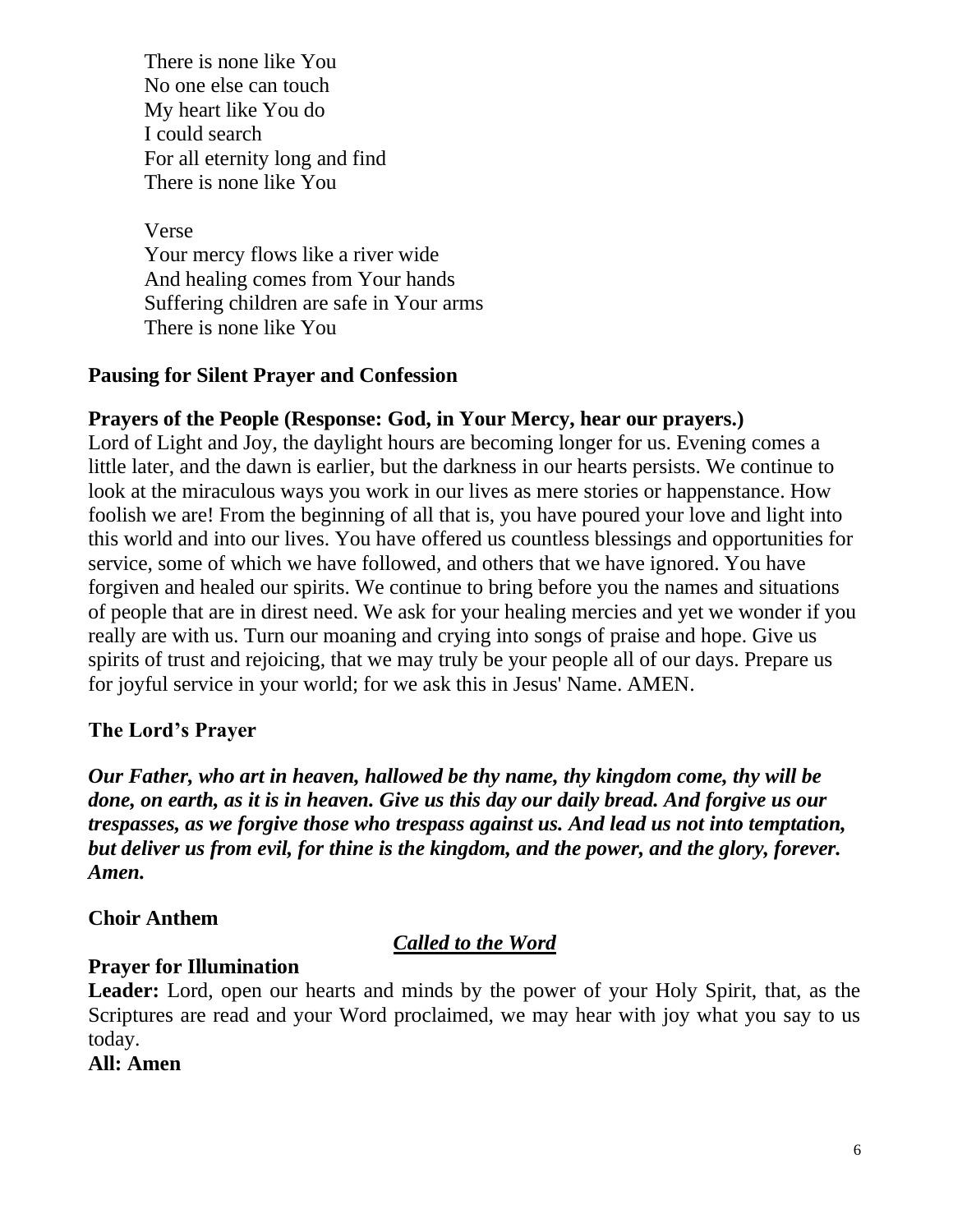## **The Vindication and Salvation of Zion**

**62** For Zion's sake I will not keep silent, and for Jerusalem's sake I will not rest, until her vindication shines out like the dawn, and her salvation like a burning torch. **<sup>2</sup>** The nations shall see your vindication, and all the kings your glory; and you shall be called by a new name

that the mouth of the LORD will give. **<sup>3</sup>** You shall be a crown of beauty in the hand of the LORD,

and a royal diadem in the hand of your God. **<sup>4</sup>** You shall no more be termed Forsaken, and your land shall no more be termed Desolate; but you shall be called My Delight Is in Her,

and your land Married; for the LORD delights in you, and your land shall be married. **<sup>5</sup>** For as a young man marries a young woman, so shall your builder marry you, and as the bridegroom rejoices over the bride, so shall your God rejoice over you.

## *This ends the OT Lessons. Let us turn to the Gospel Lesson. Please stand, if able.*

## **Gospel Lesson John 2:1-11**

## **The Wedding at Cana**

**2** On the third day there was a wedding in Cana of Galilee, and the mother of Jesus was there. **<sup>2</sup>** Jesus and his disciples had also been invited to the wedding. **<sup>3</sup>** When the wine gave out, the mother of Jesus said to him, "They have no wine." **<sup>4</sup>** And Jesus said to her, "Woman, what concern is that to you and to me? My hour has not yet come." **<sup>5</sup>** His mother said to the servants, "Do whatever he tells you." **<sup>6</sup>** Now standing there were six stone water jars for the Jewish rites of purification, each holding twenty or thirty gallons. **<sup>7</sup>** Jesus said to them, "Fill the jars with water." And they filled them up to the brim. **<sup>8</sup>** He said to them, "Now draw some out, and take it to the chief steward." So they took it. **<sup>9</sup>** When the steward tasted the water that had become wine, and did not know where it came from (though the servants who had drawn the water knew), the steward called the bridegroom **<sup>10</sup>** and said to him, "Everyone serves the good wine first, and then the inferior wine after the guests have become drunk. But you have kept the good wine until now." **<sup>11</sup>** Jesus did this, the first of his signs, in Cana of Galilee, and revealed his glory; and his disciples believed in him.

Leader: This is the word of God for the people of God. **All: Thanks be to God.**

## **Message The** *Provision of Abundance* **Rev. Jin Kook Kim**

Good morning, Church Family! I hope you had a blessed week last week. Also, I pray that you are safe in Christ every day. Last Sunday, Lynn encouraged us to remember our baptism as the moment of God's salvation of our lives which was the moment that changed everything in our lives. Let us remember our baptism that changed everything in our lives.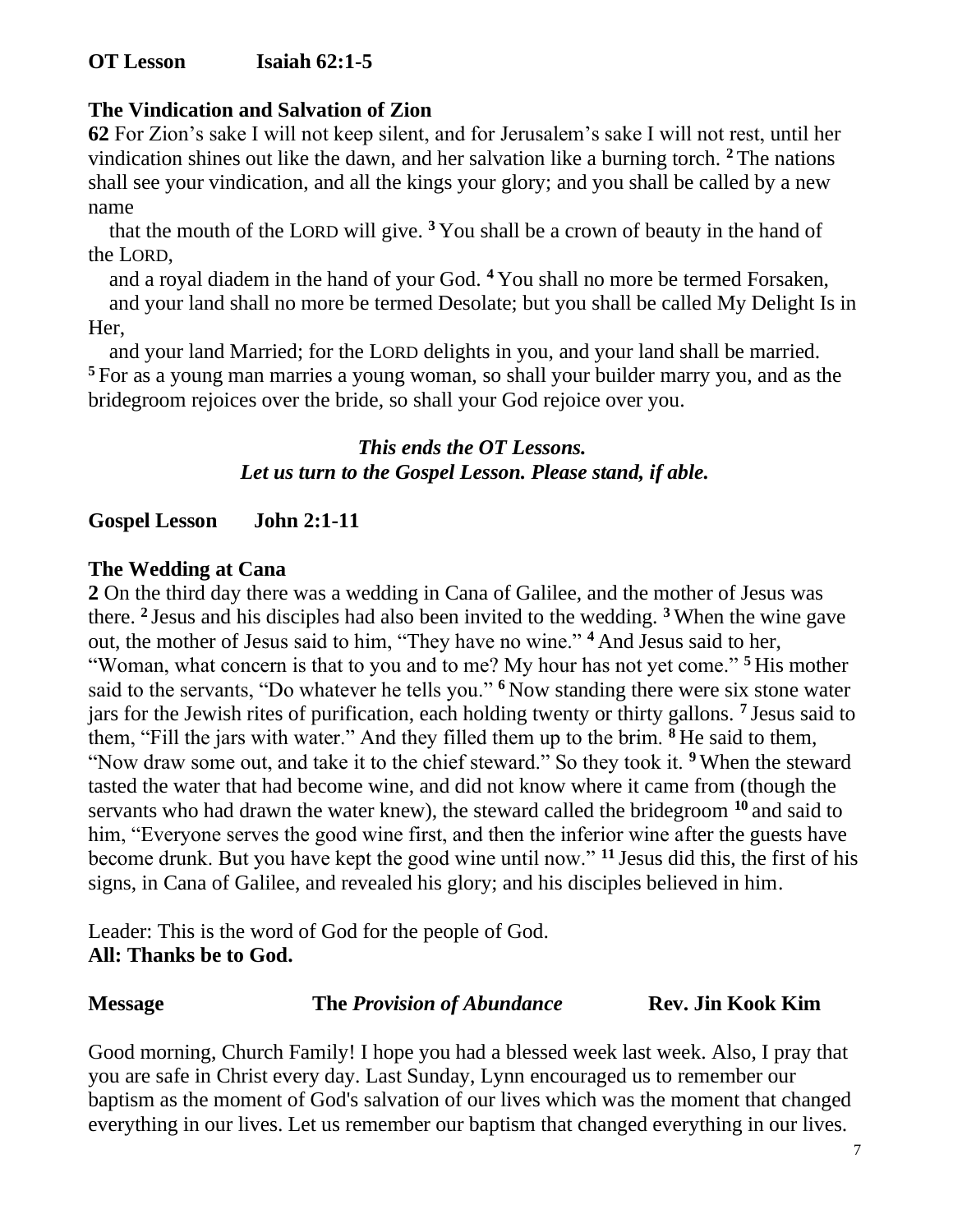Have you ever hosted a party or a dinner? I guess that most of us have hosted a party or a dinner, such as Thanksgiving dinner, a Christmas party, or a birthday party inviting our family and friends. We have to consider many things when we plan a party or a dinner and one of the most important things is food. When my family hosts a birthday party for my child, we plan to have enough food from snacks to dessert for the guests because food is one of the important points. We don't experience a shortage of food when we host a dinner or a party because we usually prepare enough food. We would be embarrassed if we saw food was not enough for our guests. Can you imagine such a situation? You may don't want to imagine that.

Such a situation happened in today's scripture. Jesus, his mother, and his disciples were invited to a wedding party, and they joined the party. And the wine gave out while the party went on. We don't know why it happened because there is not any description in the bible. Maybe the host did not have enough wine, or the number of guests was more than expected, or the guests drank a lot. However, for the host, it was an embarrassing situation. Wine was one of the key foods not only for a party but also for the daily meal. It would be discourteous to guests. The host would try to find a way to solve this situation but couldn't find it because it was a big party, not a family dinner or gathering. The party was not over yet, and guests were asking for wine. The host needed more wine, but there was no way to get wine.

Don't we experience such a situation in our life journey? We experience a shortage of something that we need in our lives. It can be materials such as finance, clothes, a car, or a house. It can be an opportunity. It can be strength, wisdom, peace of mind or direction of life. It can be love, grace, healing, or mercy. What do we need more in our lives? What shortage have we experienced, or do we experience now? What can we do?

When the host was in trouble due to the shortage of wine for the party, Jesus saved him. Jesus provided what he needed, the wine, not just mere wine but the better wine than the previous one. It would be the best wine because the host prepared good wine for the party, and Jesus' wine was better than the host's wine. Jesus gave him abundant wine that was more than enough. He provided the six jars of wine, and each jar was holding twenty to thirty gallons, and the wine was full up to the brim, so the wine was a hundred eighty gallons total. We don't know how many guests were there, but we can guess that Jesus provided him with abundant wine and that saved him. Jesus' way of salvation was not a normal way but a wondrous way. It was a miracle because Jesus changed water to wine without any touch. Jesus just ordered servants to fill the jars with water and one of them to draw some out and let the chief steward taste it.

Church family,

Jesus saves us from troubles as Jesus saved the host from the big trouble. Jesus changes our shortages to fullness as Jesus changed the shortage of wine to full of wine. Jesus helps us with miracles and wonders in Jesus' ways as Jesus helped the host through the miracle.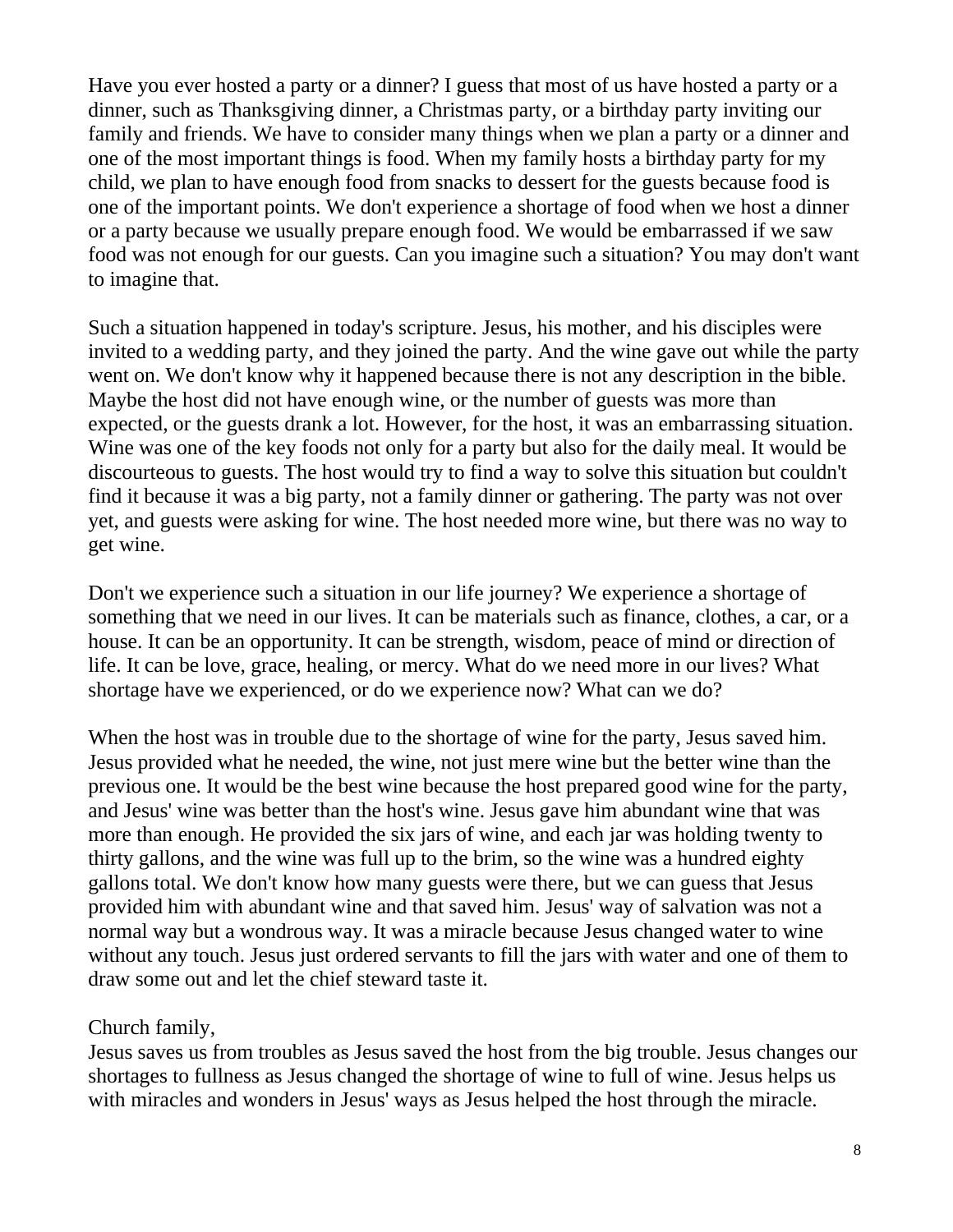I had been in Atlanta, GA, for two years for my wife's study at Emory University. It was my wife's last semester for the master's degree, and I contacted a district superintendent in NJ because I would like to serve a church under an appointment. He said that he would inform me if he found a church. There were many candidates who wanted to serve a church, and the number of churches were limited. There was nothing that I could do on my end. All I could do was wait for his call, praying to God. The time went by, and I didn't receive his call. The appointment season was almost over. So, I thought I couldn't have a chance to be appointed to a church as a local pastor, and I still couldn't do anything on my end. However, in the last week of the appointment season of the year, I got the call from him that he had found a church, and the Bishop and superintendents wanted me to serve the church. I was so happy and excited and gave thanks and praise to God.

Jesus fills the shortages in our lives with the best ones. Jesus changes our emptiness to fullness. Jesus changes concerns to joys. Jesus changes uncertainty to assurance. Jesus provides what we need abundantly in our lives. Jesus provides what we need through Jesus' ways, even though miracles and wonders. Thus, let's ask Jesus for his help. As the host faced the moment of shortage of wine and he felt helpless, we face such a moment in our lives that we cannot handle and feel helpless. Let us remind ourselves that Jesus is with us, and Jesus can fill our life with miracles and wonders. And let us ask Jesus for help as Jesus said, "Ask, and it will be given you; search, and you will find; knock, and the door will be opened for you. For everyone who asks receives, and everyone who searches finds, and for everyone who knocks, the door will be opened." (Matthew 7:7-8)

Church family, Jesus loves us and is with us. Jesus provides what we need abundantly. Let us trust in Jesus and ask him for his help through prayers. Jesus saves us and enriches our lives with the provision of abundance.

I hope, like Jesus' mother, Mary, we ask Jesus to help our family, friends, and others. When the host was in trouble for the shortage of wine, Mary was the one who asked Jesus to help the host. Mary knew that Jesus was the son of God who had the power to handle everything and could help the host with his power. Jesus didn't plan to help the host at first, even he rejected Mary's request because his time hadn't come yet. However, Mary urged Jesus to help the host by ordering the servants to follow Jesus' direction. We can be like Mary. Like Mary, we can ask Jesus to help others who need Jesus' help, the provision of abundance. By prayers, we can ask Jesus to help them. By prayer, we can support and enrich others' lives. Let us ask Jesus for others Jesus' help. We are here to serve all people to experience Jesus' love, grace, and the provision of abundance. Let us ask Jesus to help all of us! Amen.

#### *Called to Share*

#### **Response to Our Generous God**

⭻**Doxology** *Praise God, From Whom All Blessings Flow* **UMH 95**

Praise God, from whom all blessings flow; Praise Him, all creatures here below;